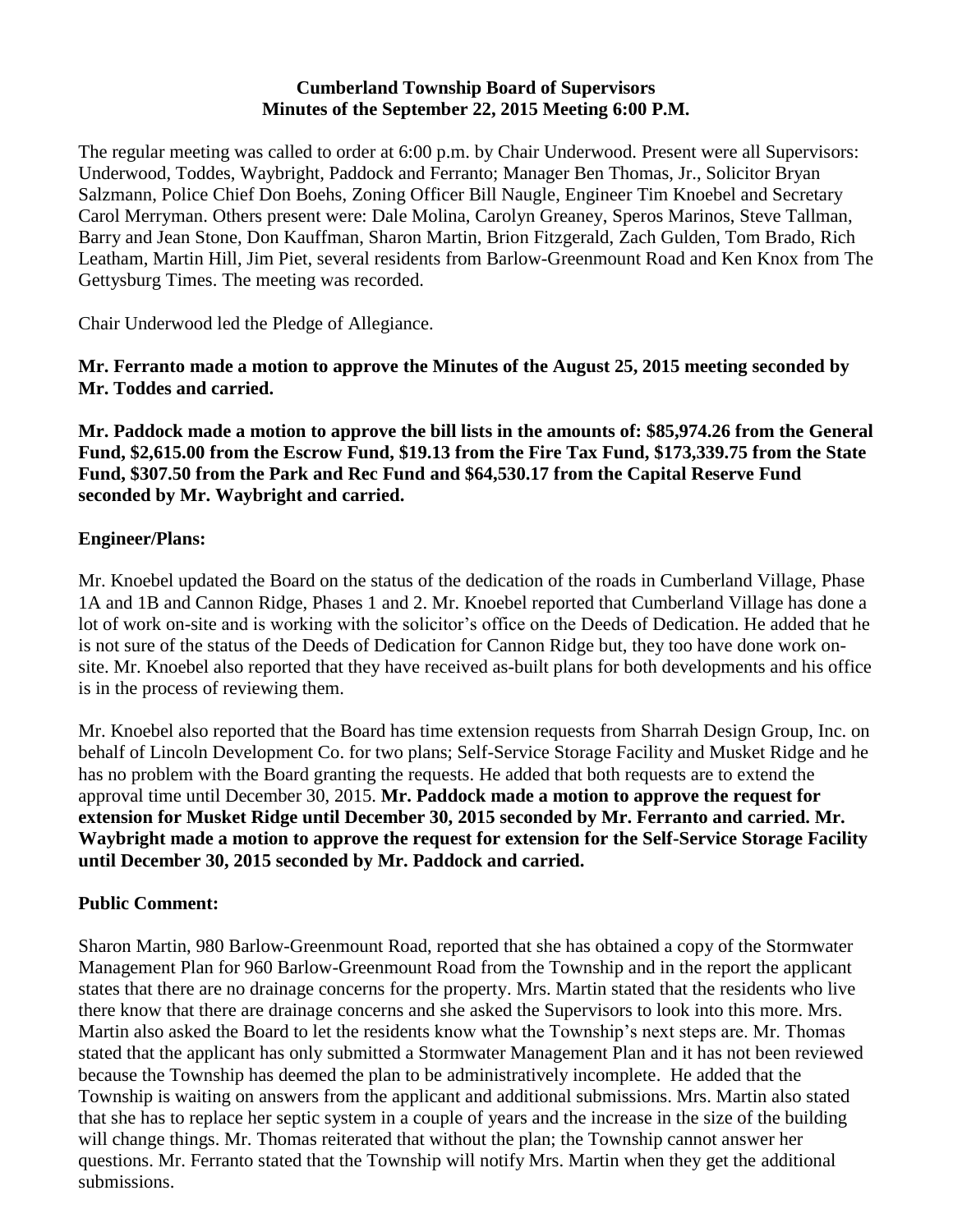Speros Marinos, 912 Baltimore Pike, asked the Board to remain diligent on the Joint Comprehensive Plan and Zoning. He also stated, on behalf of their family businesses, that they are not in favor of the use of body cameras for the Police Department due to the cost and that there are few businesses in the Township to make donations for the purchase of the cameras. He added that the dashboard cameras can be helpful.

Richard Leatham, S & A Homes, stated that the Deeds of Dedication for Cannon Ridge are being worked on by their solicitor and they are hoping to have them to KPI this week. He asked if the Developer's Agreement has been revised and since Solicitor Wiser was away on vacation that was not known.

## **Police Report:**

Police Chief Don Boehs presented a written and oral report of police activities for the month of August including; 592 complaints, 321 traffic stops, 190 combined arrests, 5 traffic accidents, 20 targeted enforcements and 10,551 patrol miles. He added that they assisted other agencies 16 times and they were assisted three times.

## **Active Business:**

Mr. Thomas reviewed a letter received from the Pennsylvania Department of Environmental Protection notifying the Township that according to the 2010 Census, all or a portion of the Township lies within an urbanized area (UA), and that stormwater discharges from Municipal Separate Storm Sewer Systems (MS4) within the urbanized area may need to be covered under a National Pollutant Discharge Elimination System (NPDES) permit. Mr. Thomas also reported that the timeframe for implementation goes through 2017 for applications and ultimately becomes effective in 2018. Mr. Thomas reported that there are other municipalities in Adams County that will be affected by this new requirement and it has already been implemented in other counties. Mr. Knoebel is involved with this requirement in other Townships and he explained the process in more detail and stated that he hasn't found it to be too burdensome. He added that the Township's Stormwater Management Ordinance would be compliant by today's MS4 standards and there is some monitoring and mapping exercises that you have to do for the areas impacted by the MS4 designation. He added that there is also an annual report requirement. Mr. Knoebel added that he feels that 2016 will be a fact-finding year and Township staff should attend any and all training on the subject.

Mr. Thomas also reported that the Township has received a quote from the traffic engineer, McMahon Associates, Inc., for them to complete an all-way stop sign evaluation at the intersection of Herr's Ridge Road and Fairplay Road, in the amount of \$2,700.00 and time and material for attendance at Township meetings (if requested.) The Board agreed to place the directional sign that had already been approved to direct traffic down Fairplay Road to Rt. 116 and away from Bream Hill Road for safety reasons. **Mr. Toddes made a motion seconded by Mr. Waybright and carried to table the all-way stop sign evaluation quote from McMahon Associates., Inc.**

Mr. Thomas reported that the Township has received notification, in accordance with Act 14, of Timeless Towns of the America's intent to apply for a Water Quality Management Permit to allow for the replacement of the wastewater treatment facility which serves the existing commercial development and will have a permitted capacity of 105,000 gallons per day. He added that the Township is anticipating a land development plan for review and approval.

Mr. Thomas reported that the Township has received a letter from the United States Department of the Interior inviting the Supervisors and the public to a meeting being held at 6:00 p.m. on Tuesday, October 6, 2015 at the Gettysburg National Military Park Visitor's Center, located at 1195 Baltimore Pike, to receive public comment on the Battlefield Land Acquisition Grant for the Lee's Headquarters Tract at 401 Buford Avenue, Gettysburg, PA.